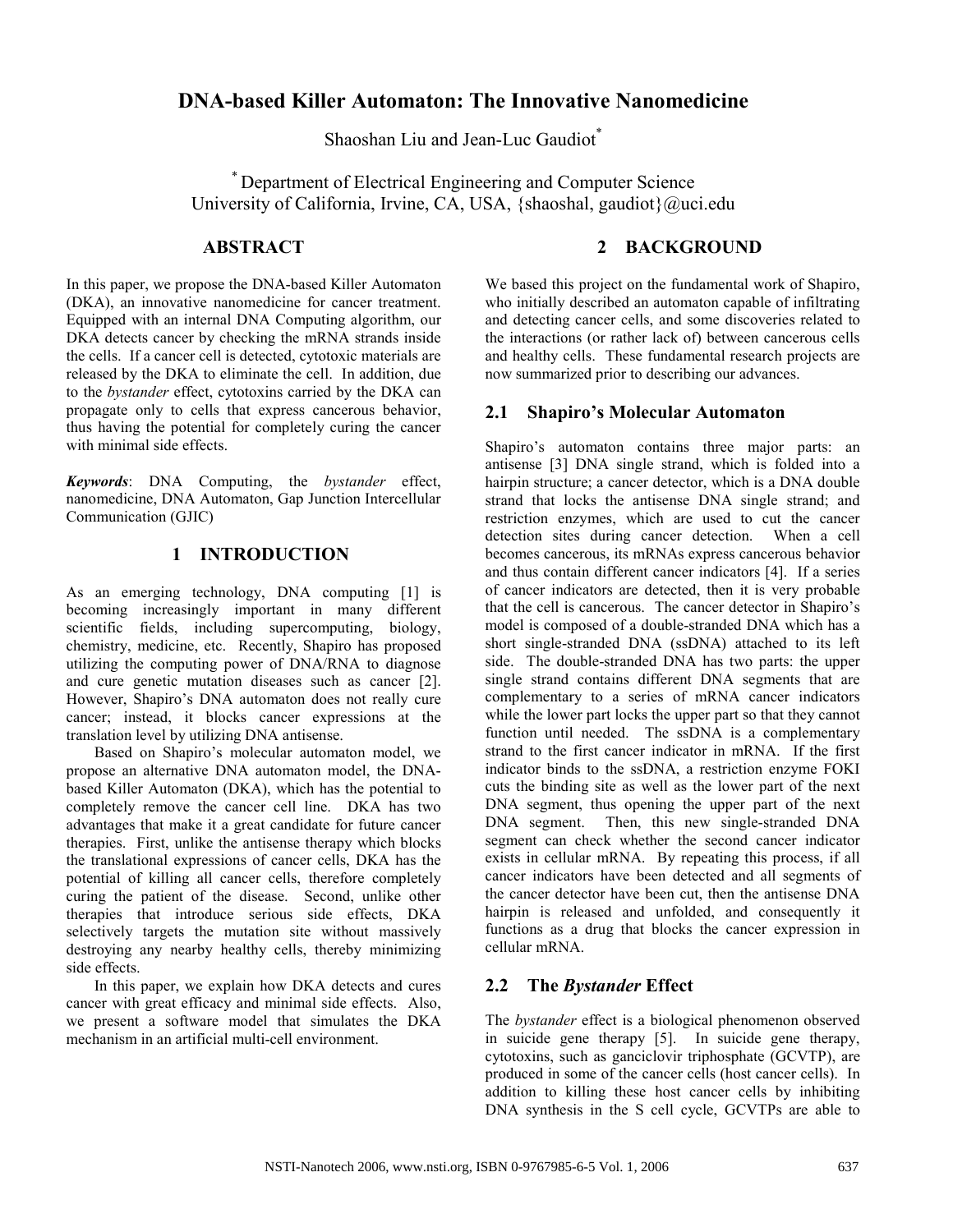propagate to neighboring non-host cancer cells, and therefore, exert toxic effects on these neighboring cancer cells as well. This propagation of cytotoxins due to the bystander effect is very effective. Indeed, it has been shown that if GCVTPs initially enter as few as 10% of the cancerous cells, they can result in complete tumor regression after propagation [6]. Homologous gap junctional intercellular communication (GJIC) is the main contributor to the *bystander* effect [7]. They are protein channels (connexins) connecting cytoplasm of cells in the same cell line so that they enable a direct diffusion from cytoplasm to cytoplasm for chemicals with molecular weight less than 1000 Daltons [8]. Homologous GJIC channels do not exist between cells from different cell lines.

#### 3 DNA-BASED KILLER AUTOMATON

As Figure 1 shows, our DKA destroys cancer malignancies in three steps: cancer detection, cytotoxin propagation, and programmed cancer cell death. Similar to Shapiro's molecular automaton, our DKA detects cancer by checking mRNA strands in cells. However, when cancer is detected in a cell, instead of releasing DNA antisense to block cancer expressions at the translation level, the DKA releases cytotoxin to kill the cancer cell. In addition, the bystander effect increases the efficacy of DKA so that DKA has the potential to result in complete tumor regression as long as they enter 10% of cancer cells.



Figure 1: Algorithms of DNA-based Killer Automata



Figure 2: DKA structure

As Figure 2 shows, DKA has a structure similar to Shapiro's DNA automaton. However, instead of DNA antisense, cytotoxin is placed in the hairpin-structured "drug" section. Like Shapiro's model, DKA detects cancer by using the algorithm shown in Figure 3. When DKA

enters a cancer cell, the single-stranded DNA portion of the automaton binds to its complement, the first mRNA cancer indicator. Next, the restriction enzyme FOKI recognizes the binding site and cuts it, unlocking the second singlestranded DNA segment that is complementary to the second cancer indicator on the mRNA strand. Following the same steps, if all cancer indicators are detected one after the other, and then the last segment of the DNA double strand is cut, thus releasing cytotoxins to kill the cell.



Figure 3: DKA cancer detection algorithm

Due to the bystander effect, any cytotoxin excess released inside a cancer cell propagates to neighboring cancer cells through homologous GJIC channels, eliminating neighboring cancerous cells as well. As mentioned above, the cytotoxin excess cannot propagate to healthy cells due to the lack of GJIC channels, thus minimizing side effects. In addition, if a DKA accidentally enters a healthy cell, it does not harm the cell due to the lack of cancer indicators to unlock the cytotoxin.

The main challenge faced by this model is that restriction enzymes are not usually present in mammalian cells. If it was introduced to a mammalian cell, it might cut random mRNA strands in a healthy cell. This therefore, prevents DKA from working in vivo at this stage. One possible solution is to deliver this enzyme to cancer cells in DNA form with a mammalian expression promoter attached. In this paper, we focus on the software simulation of the DKA mechanisms based on the assumption that this challenge has been overcome.

## 4 TOOLS AND METHODS

By utilizing Object Oriented Programming techniques, we have constructed a software model to simulate the DKA mechanism in an artificial multi-cell environment. The main tool we used for this simulation is the Sun Java 2 Platform Standard Edition Software Development Kit (SDK). In this simulation, each component of DKA is constructed as a Java object and assigned specific chemical and physical properties. For instance, the mRNA objects are assigned base-pair complementarities such that base C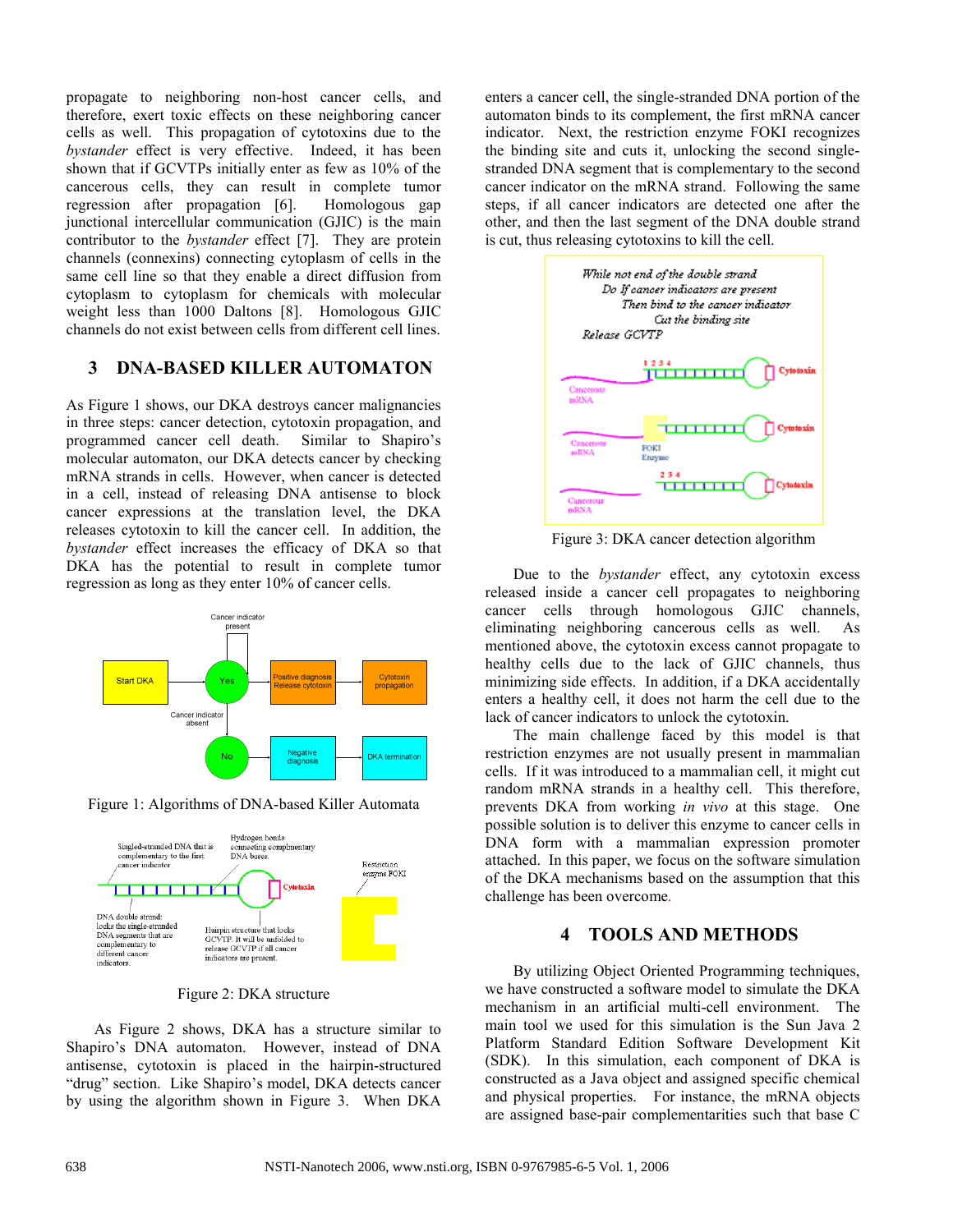would be able to bind to base G. Figure 4 shows the architecture of the DKA simulation software: the top level object Experiment describes the interactions between DKA and cells and it is supported by the underlying objects.



Figure 4: Simulation software architecture

We simulated the DKA mechanisms in three stages: distributions of DKA, cancer detection, and cytotoxin propagation. For distributions of DKA, we assume that a maximum of 100,000 DKAs (0.1% of the cell weight) can enter one cell without harming the cell. Therefore, the program generates a random number (which ranges from 0 to 100,000) of DKAs to enter each chosen cell until all DKAs have been distributed. After entering the Cell object, the DKA objects detect whether the host cell is cancerous or healthy by checking the host cell's mRNA objects using the detection algorithm mentioned before. If cancer is diagnosed in the host cell, then cytotoxin objects are released. Otherwise, the DKA object terminates. At last, these cytotoxin objects propagate from one cancer cell to another through the GJIC channels. There is an equilibrium condition at which all cytotoxin objects stabilize and are no longer able to propagate. In this program, we define the threshold for disrupting the equilibrium condition as a difference of 10,000 DKA (0.01% of the cell weight) between two neighboring cancer cells. After the equilibrium condition has been reached, the program counts the number of cytotoxin objects in every cell so that the cells that contain cytotoxin objects are eliminated.

#### 5 EXPERIMENTS AND RESULTS



Figure 5: Simulation result I.

In this simulation, we create three different cell groups: 1,000 cells in which 10% are cancerous, 1,000 cells in which 50% are cancerous and 1,000 cells in which 100% are cancerous. In each of these three cases, we conduct 20 different experiments by adjusting the number of DKAs used. For each experiment, we record the percentage of cancer cells that are initially penetrated by DKAs. Also, we record the percentage of cancer cells that are killed by cytotoxins after the cytotoxin propagation stage. To make sure that the results are reliable, we repeat each experiment 100 times and take the average value as the final result.

Figure 5 shows the percentage of cancer cells killed versus the percentage of cancer cells entered by DKA initially. For 1,000 cells in which 10% are cancerous (blue bar), this results in >95% tumor regression when DKAs have initially entered more than 18% of cancer cells. For 1,000 cells with 50% cancer cells (red bar), there is >95% tumor regression when DKAs have initially entered more than 7.9% of cancer cells. Similarly, for 1,000 cells with 100% cancer cells (yellow bar), there is >95% tumor regression when DKAs have initially entered more than 2.1% of cancer cells. This confirms that DKAs do not have to enter all cancer cells in order to destroy cancer malignancies. In addition, this demonstrates that there is a relationship between tumor regression and the cancer cell percentage such that a higher cancer cell percentage results in a higher tumor regression. This finding is reasonable because a higher cancer cell percentage implies a higher density of homologous GJIC channels, and consequently a better spread and propagation of cytotoxins. Particularly, in the 50% cancer cell case, the threshold percentage for complete tumor regression is 10.5%, which is in perfect agreement with the data obtained from suicide gene therapy experiments with 50%-50% cancerous to healthy cell culture [6].



Figure 6: Simulation result II.

Figure 6 shows the percentage of cancer cells killed versus the number of DKAs used. As expected, the drug efficacy increases as the number of DKAs (dose) increases. Furthermore, it requires different doses for cell lines with different cancer cell densities to achieve >95% tumor regression. The simulation results show that the doses required to result in >95% tumor regression for 10%, 50%, and 100% cancer cell density in a cell line with 1000 cells are 5,000,000, 3,000,000, and 1,000,000 DKAs, respectively. This piece of information clearly shows that the percentage of cancer cells killed is directly related to the number of DKAs used (drug dosage) and the cancer cell percentage